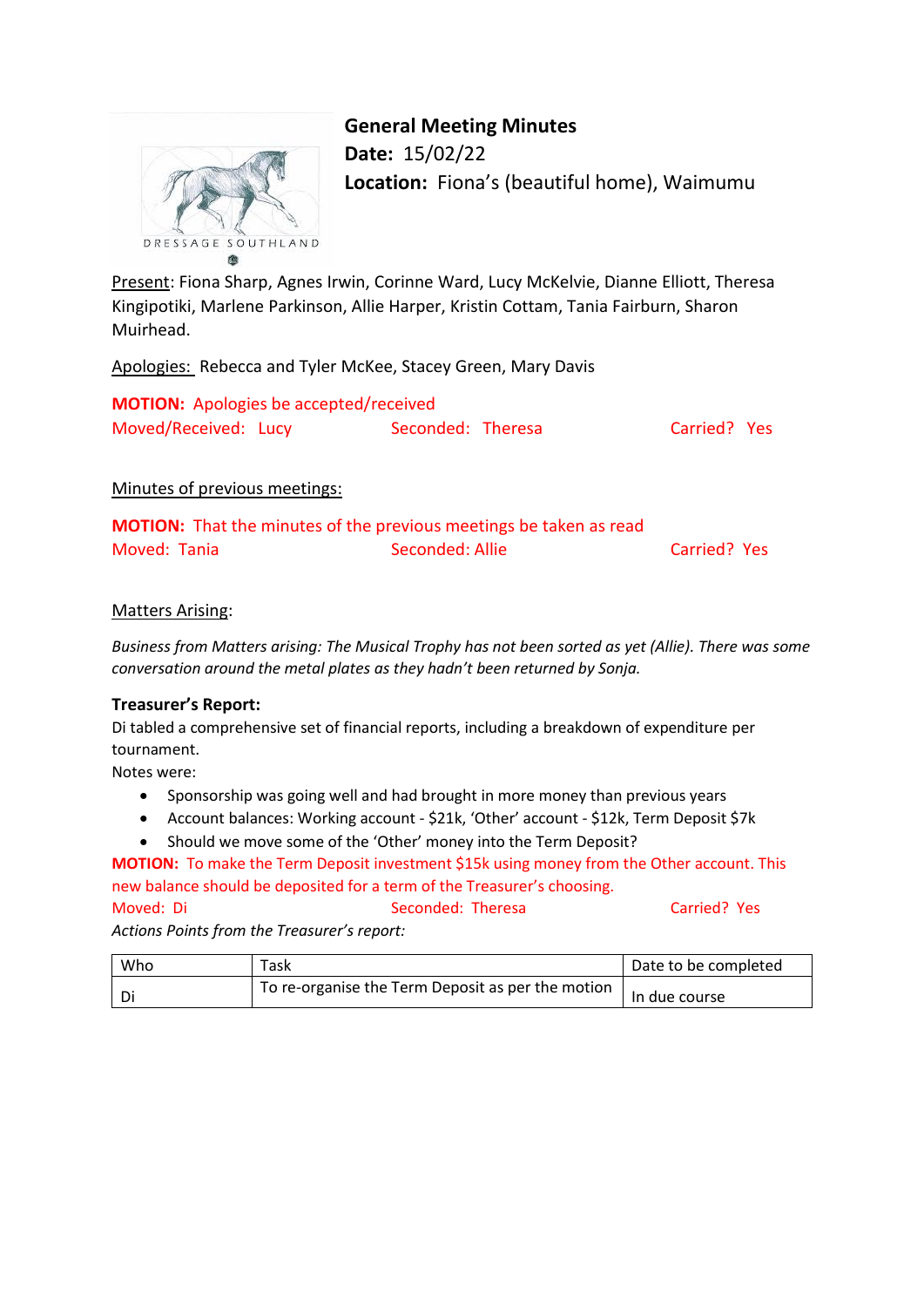# **Sponsorship Officer's Report:**

No report was tabled – no news to update

# **Competition Secretary's Report:**

Corinne tabled a verbal report:

- 67 riders similar to last year. It was noted that our numbers are holding even though we are in 'Covid times' which suggests that our riders 'want' our shows to continue.
- 10 horses entered in the Sanoussie Trophy
- Genius has good entries also
- 3 arenas

### MOTION: To accept the Competition Secretary's report

Moved: Corinne Seconded: Lucy Carried? Yes

#### **Rider Delegate Report:**

No report was tabled

### **Area Judges Officer and Judge's Coordinator report:**

A verbal report was tabled, with highlights including:

- Upgrading of judges lots of this happening at present, which is really exciting!
- Huge congratulations extended to Fiona
- It was noted that the Officials fund was originally set up to help send our officials to other regions in order to gain experience and foster ties to those regions. When we do move out of 'Covid times' it will be really important to access this so that we can keep entice high calibre personnel and also grow our own pool of officials. We've started this process with SCNO and it works really well.

#### MOTION: To accept the AJO / Judge's Coordinator report

Moved: Kristin Seconded: Lucy Carried? Yes

#### **SEPT Representative/s Report:**

Marlene tabled a verbal report as follows:

The surface is now completely covered in Tredlite. Massive undertaking but such an asset.

#### MOTION: To accept the SEPT Representative/s report

Moved: Marlene Seconded: Corinne Carried? Yes

#### **Groundsperson Liaison Report:**

Fiona tabled a verbal report as follows:

 Follow-up has been made with Bevan regarding the incident with Rosie Hore's horse in the stable. As yet, Bevan hasn't found any sharp objects. Conversation around the decision to paint / creosote the stable doors prior to a show. Again, the will be noted and discussed with Bevan.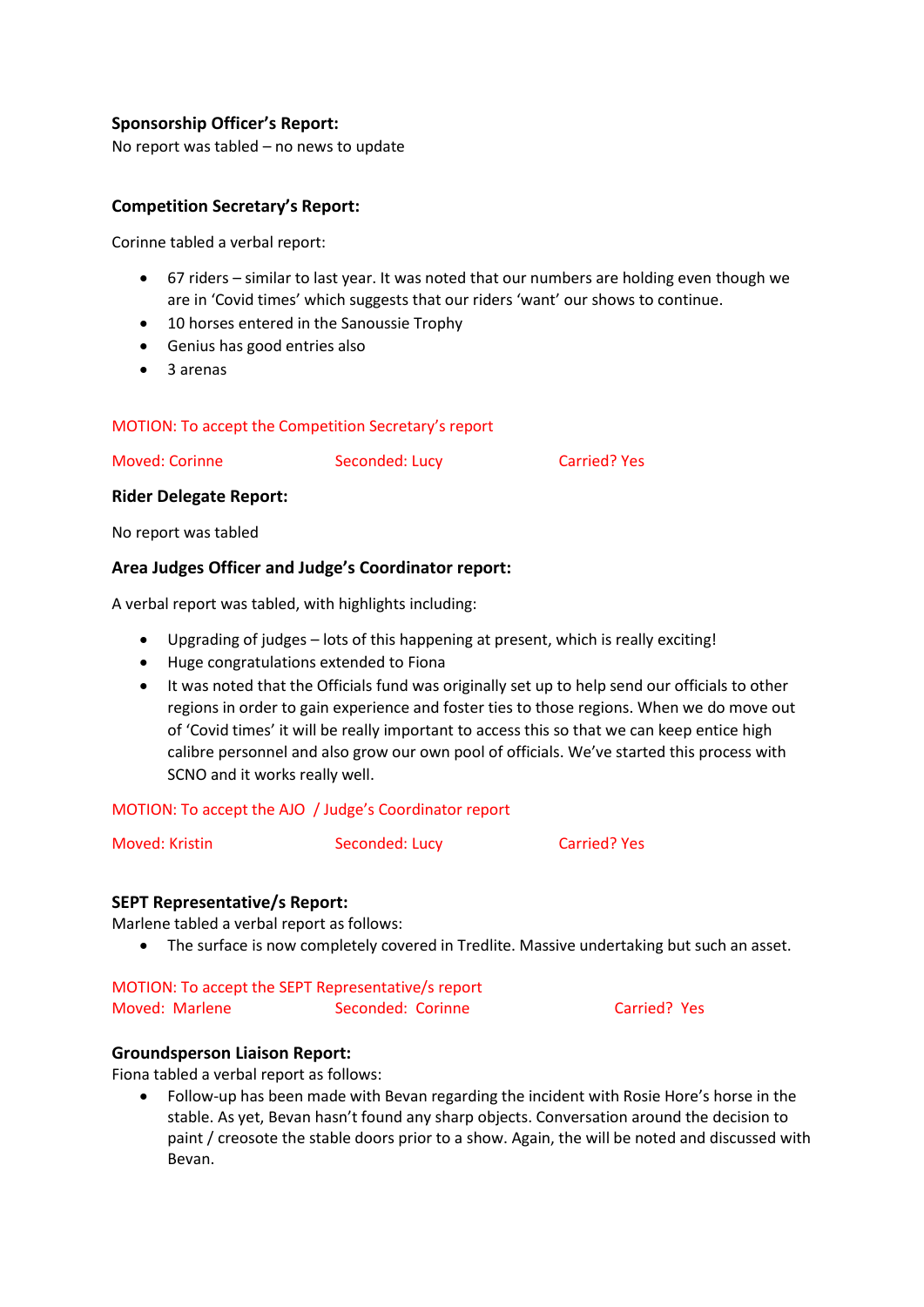- Fiona will ascertain how clean the kitchen in the Grandstand is the week of our show in order to avoid the cleaning undertaken by Theresa, Di and Lucy again. We will also ask for the charge for the kitchen at our next even to be wavered in recognition of this.
- Fiona will ask Bevan has a brown-checked cover been handed in and we will also check the Office at the next show. Lucy will communicate this with Jenny McDiarmind.

*Actions Points from the Groundsperson Liaison report:*

| Who   | Task                                          | Date to be completed |
|-------|-----------------------------------------------|----------------------|
| Fiona | Ensure the kitchen is clean prior to Feb show | Week of Feb show     |

## MOTION: To accept the Groundsperson Liaison report

| Moved: Fiona | Seconded: Lucy | Carried? Yes |
|--------------|----------------|--------------|

# **ITEMS FOR DISCUSSION:**

ESNZ / DNZ online forum:

Lots of robust conversation around these online forums. Information was discussed around:

- Mask wearing
- Contact tracing
- Running multiple 'bubbles'
- Judges and Writers
- Health and Safety plans
- Trade stands

#### **In addition:**

Ultimately, Tania asked should we run the Feb show? The group were divided in response to this and conversation flowed freely around the ease of running etc.

Kristin noted that we should endeavour to provide writers for our judges – this benefits both rider and judge but does impact how we organise ourselves moving forward…

It was agreed that running multiple bubbles would be logistically incredibly difficult (the same conclusion that was met at earlier meetings) and so the decision was made to run in one bubble. Therefore, we would need to be sure that our numbers were below 100. To this end, Corinne will notify the last minute / still to pay riders that they had lost their place. We would then run a wait-list in case of last-minute scratchings. This will be communicated on Facebook ASAP.

It was noted that in order to continue to run shows (in general), we must have as many OC members available each weekend and that this needed to be addressed at a later date, ie AGM.

Tania was concerned that there might not be enough 'hands-on-deck' to cover the various jobs /roles which arise over the weekend. The group brainstormed names of local riders who often offer help and feel comfortable that the jobs are now covered.

It was agreed that a decision needed to be made next week around whether the show would / would not ultimately proceed. One suggestion was that the Executive Committee meet (via Messenger call) and decide the shows fate however the consensus was that the decision should largely be made by those who will be at the show. Therefore, on Tuesday at 8pm Tania will initiate a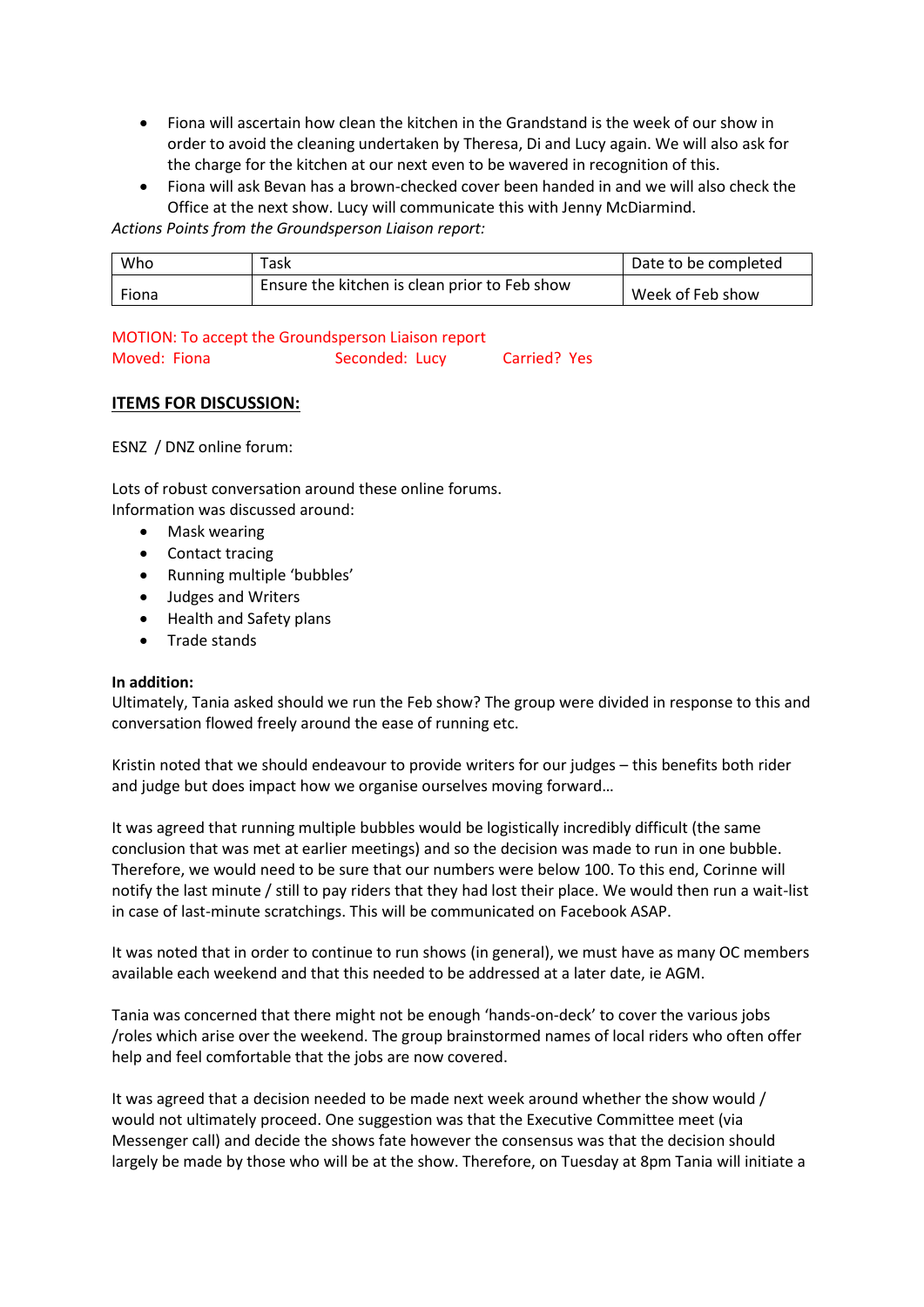Facebook Messenger phone call to the OC. **We ask that those who are immediately involved in the running of the show attend this call (limited numbers allowed via this platform).**

### **Correspondence:**

Tabled and discussed as appropriate

*Inwards* NA *Outwards* NA

## **SHOW ORGANISATION**

| Item                                   | <b>Discussion</b>                                                        | Who-To-Do?                                                          |
|----------------------------------------|--------------------------------------------------------------------------|---------------------------------------------------------------------|
| Arenas                                 | 3 - Likely to be going up Friday 25                                      | Allie to organise and advise times                                  |
|                                        |                                                                          |                                                                     |
| Caravan                                | $\overline{?}$                                                           |                                                                     |
| <b>Confirmation of</b>                 | Sharon confirmed judges - Mura Love and Judith Cunningham.               |                                                                     |
| <b>Judges</b>                          | Plus Noelene Keen, Fiona Sharp, Kristin Cottam and Karin Robins          |                                                                     |
| <b>Travel</b>                          | Mura and Judith arrive into Invercargill @ 5.45 on 25 <sup>th</sup> Feb. | Theresa to ask Stacey to do airport run and                         |
| arrangements                           |                                                                          | drop to Gore                                                        |
| for judges                             |                                                                          |                                                                     |
| <b>Accommodation</b>                   | The Esplanade - separate accommodation booked due to Covid.              |                                                                     |
| for judges                             |                                                                          |                                                                     |
| Judge's vehicles                       | Regional Ford - we need 3                                                | Fiona to organise. Collect cars at 4pm 25/2                         |
| TD-Ground                              | TD - Kristin Cottam                                                      |                                                                     |
| Jury - Steward                         | Ground Jury - Judith, Mura and Noelene                                   |                                                                     |
|                                        | Steward - Gillian MacKay                                                 |                                                                     |
| Start / End                            | Sat: 8am - 5pm                                                           |                                                                     |
| times                                  | Sun: 8am - 2.30pm                                                        |                                                                     |
| <b>Invitations to</b>                  | <b>NA</b>                                                                |                                                                     |
| <b>Sponsors</b><br><b>Office staff</b> | Meredith McEwan                                                          |                                                                     |
|                                        | Runner - Briar Sharp, Briar Irwin, Fiona Sharp, Lucy McKelvie and        | Corinne to contact<br>Fiona to set up on Friday afternoon (printers |
|                                        | other Southland runners as required.                                     | etc)                                                                |
|                                        | Jeanette Peters has also offered to help over the weekend.               |                                                                     |
| Catering $-$                           | Tania has asked Sonja - failing that, (Plan B) Sharon will step-in       | Tania to confirm Sonja and/or let Sharon                            |
| officials                              |                                                                          | and the OC know of Plan B                                           |
| Catering - riders                      | <b>NA</b>                                                                | <b>NA</b>                                                           |
| <b>Writers</b>                         | Theresa and Stacey are working on a plan. Running in one bubble          | Please forward names to Theresa and Stacy                           |
|                                        | makes this easier                                                        |                                                                     |
| <b>Parking</b>                         | Tyler will be away                                                       | Tyler to organise a deputy                                          |
| <b>Stables / Yards</b>                 | Tyler will be away                                                       | Tyler to organise a deputy                                          |
| <b>Health and</b>                      | Mary usually organises this - in Mary's absence Sharon will              |                                                                     |
| <b>Safety Briefing</b>                 | complete                                                                 |                                                                     |
|                                        | Sharon and Lucy will allocate wrist bands to riders / support crew       |                                                                     |
|                                        | on Friday evening and Saturday morning.                                  | Sharon and Lucy - wrist bands                                       |
| <b>Trophies</b>                        | To be chased up by Corinne - Genius and Allie - Sanoussie                | Corinne and Allie                                                   |
| <b>Arenas Up?</b>                      | Friday                                                                   | Allie to sort (see above)                                           |
| Photographer                           | Tania to ask Tania                                                       | Tania                                                               |
| <b>Speakers</b>                        | <b>NA</b>                                                                | <b>NA</b>                                                           |

**Close of meeting: 9.35 pm**